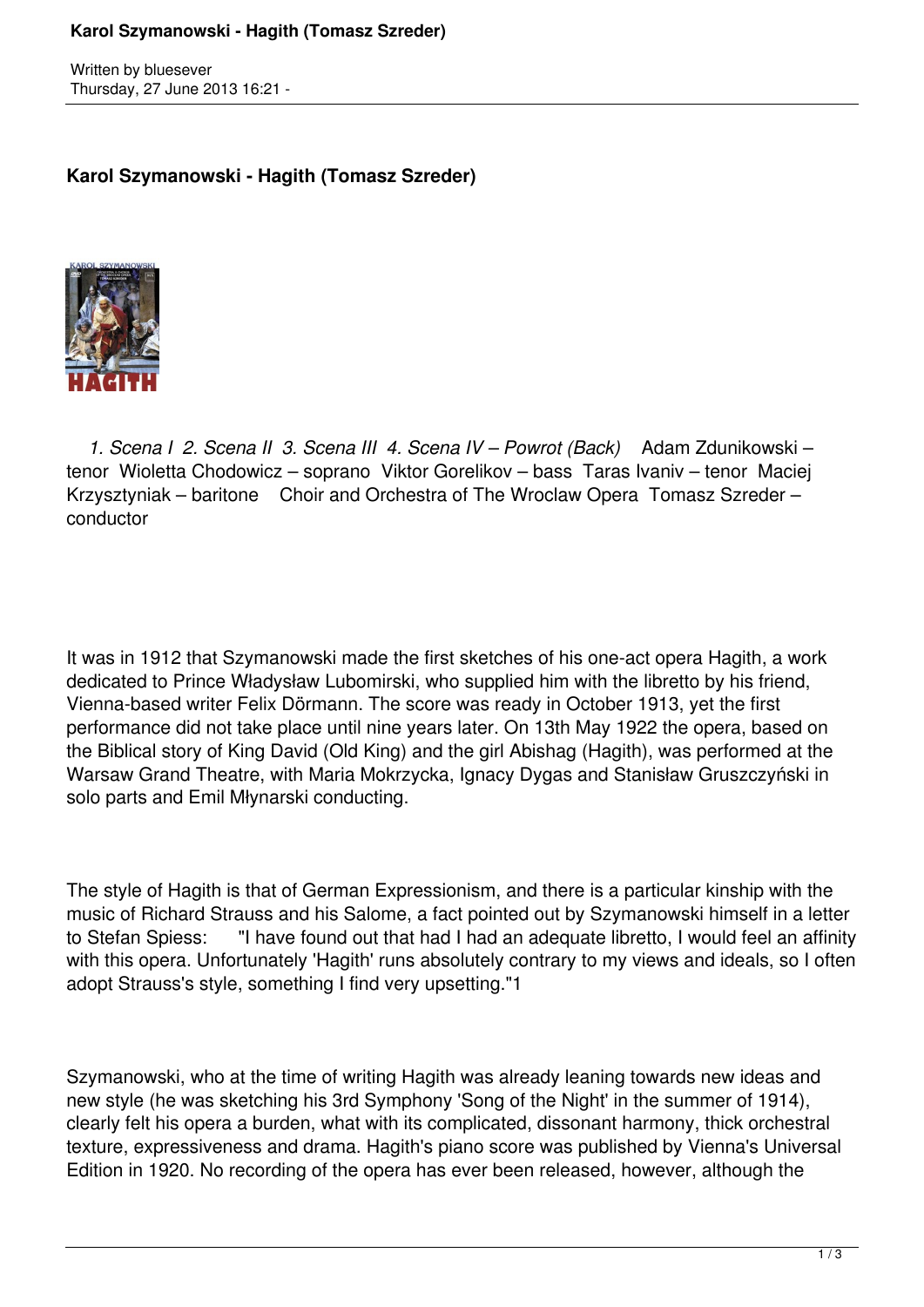## **Karol Szymanowski - Hagith (Tomasz Szreder)**

Written by bluesever Thursday, 27 June 2013 16:21 -

archives of the Polish Radio have recordings of two productions done in Katowice: one a radio adaptation from 1964, the other a Polish Television production from 1972. Both feature Teresa Gryboś, Roman Węgrzyn and Wiesław Ochman and the Warsaw Symphony Orchestra of the Polish Radio (WOSPR) under Kazimierz Kord. --- Anna Iwanicka-Nijakowska, culture.pl

This seems to be the only version of "Hagith" available at the moment. I cannot recall it being available in any form prior to this dvd issue of a live performance by The Wroclaw Opera. The principal singers are all possessed of strong voices (they need to be in order to rise above Szymanowski's often dense orchestral counterpoint) and one or two have a tendency to be strident; however this is probably the sort of timbre the composer had in mind and, as such, must be considered authentic.

The production has some oddities about it; costumes and sets suggest something vaguely 16th century (although I would guess the opera is meant to take place in a period considerably earlier) but the "props" include cigarettes and a lighter, a hypodermic syringe and a wheelchair....Why?? The music shows the influence of Strauss' Salome and the plot (apparently Szymanowski's own) is equally unpleasant; the old king is dying and unjustly accuses his son of desiring his death. A young maiden, Hagith, is brought to the palace in order to give the king a new lease of life by sleeping with him but she meets the young prince, who she's had her eye on for some time, and the two fall in love in the space of about five minutes warbling. When the time comes for her to do her duty by the king (who ain't a pretty sight) Hagith, not unnaturally, declines. The king attempts to rape her and expires from all the excitement. Hagith is then stoned to death for refusing to carry out orders and the late king's son appears on stage at the end of the opera just too late to rescue his adored one. If there is some deeper meaning to all of this I have, so far, failed to fathom it.

Anybody unfamiliar with Szymanowski's music would be advised to investigate "King Roger" - a much more rounded and successful opera than "Hagith" - rather than acquiring this dvd. However, although I cannot recall hearing the work before, I must say that the music interested me enough on this acquaintance to make me want to return to it in the near future and to get to know it better, so I would recommend this issue to any admirers of Szymanowski's music who might be considering its purchase. --- Israel Iskowitz, amazon.com